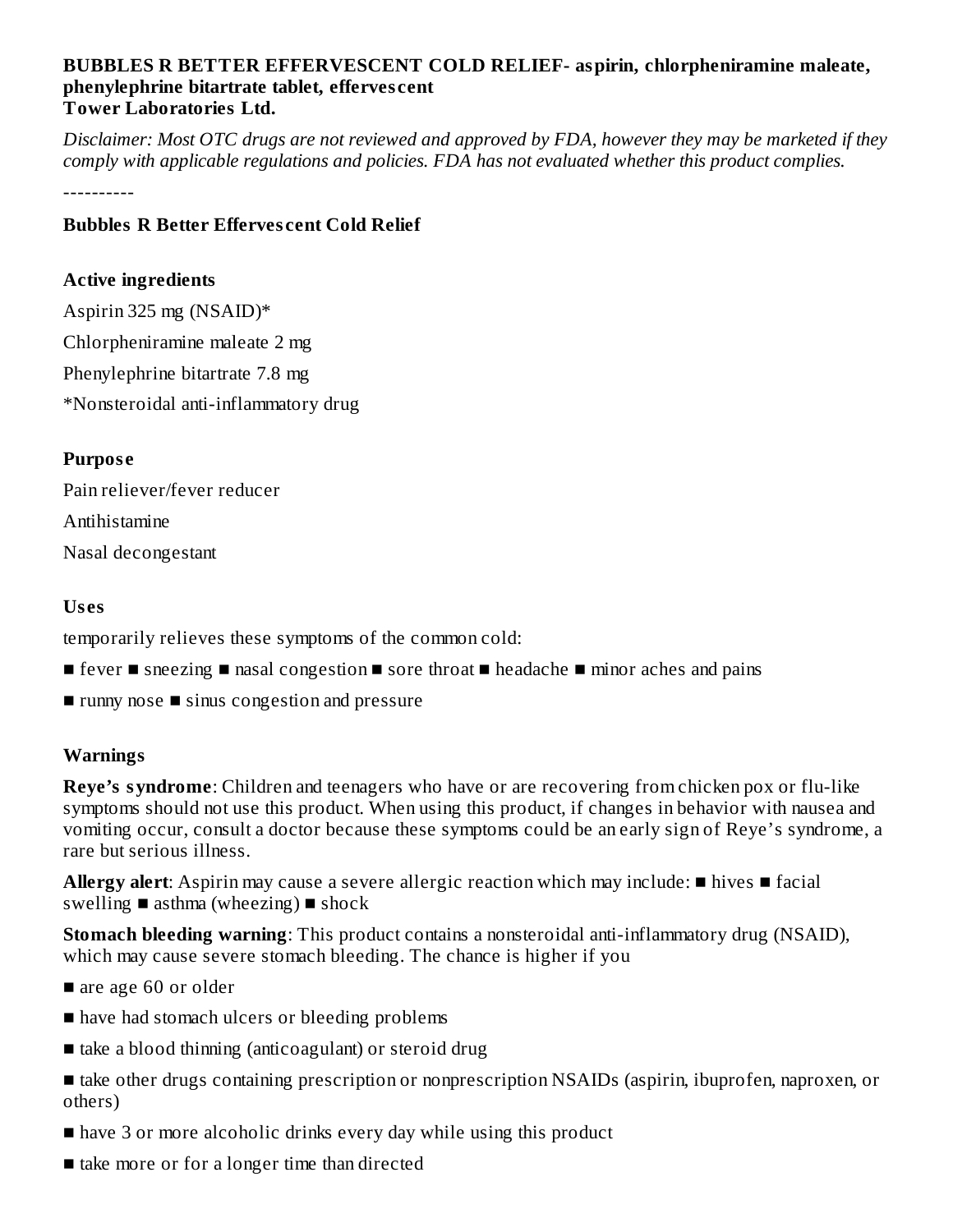**Sore throat warning**: If sore throat is severe, persists for more than 2 days, is accompanied or followed by fever, headache, rash, nausea, or vomiting, consult a doctor promptly.

#### **Do not us e**

- if you have ever had an allergic reaction to any other pain reliever/fever reducer
- if you are allergic to aspirin

■ if you are now taking a prescription monoamine oxidase inhibitor (MAOI) (certain drugs for depression, psychiatric or emotional conditions, or Parkinson's disease), or for 2 weeks after stopping the MAOI drug. If you do not know if your prescription drug contains an MAOI, ask a doctor or pharmacist before taking this product.

### **Ask a doctor before us e if**

■ stomach bleeding warning applies to you ■ you have a history of stomach problems, such as heartburn ■ you have high blood pressure, heart disease, liver cirrhosis, or kidney disease ■ you are taking a diuretic

### **Ask a doctor before us e if you have**

■ glaucoma ■ diabetes ■ thyroid disease ■ trouble urinating due to an enlarged prostate gland ■ a breathing problem such as emphysema or chronic bronchitis ■ been placed on a sodium-restricted diet

### **Ask a doctor or pharmacist before us e if you are**

■ taking sedatives or tranquilizers ■ presently taking a prescription drug ■ taking a prescription drug for anticoagulation (thinning the blood), diabetes, gout or arthritis

### **When using this product**

■ do not take more than 8 tablets (adults and children 12 years and over) in a 24-hour period or as directed by a doctor.

- $\blacksquare$  do not use more than directed  $\blacksquare$  you may get drowsy  $\blacksquare$  avoid alcoholic drinks
- excitability may occur, especially in children
- alcohol, sedatives and tranquilizers may increase drowsiness
- be careful when driving a motor vehicle or operating machinery

### **Stop us e and ask a doctor if**

- you experience any of the following signs of stomach bleeding
- feel faint vomit blood have bloody or black stools have stomach pain that does not get better

■ an allergic reaction occurs. Seek medical help right away. ■ pain or nasal congestion gets worse or lasts more than 7 days

- fever gets worse or lasts more than 3 days new symptoms occur redness or swelling is present
- ringing in the ears or a loss of hearing occurs nervousness, dizziness or sleeplessness occurs

### **If pregnant or breast-feeding,**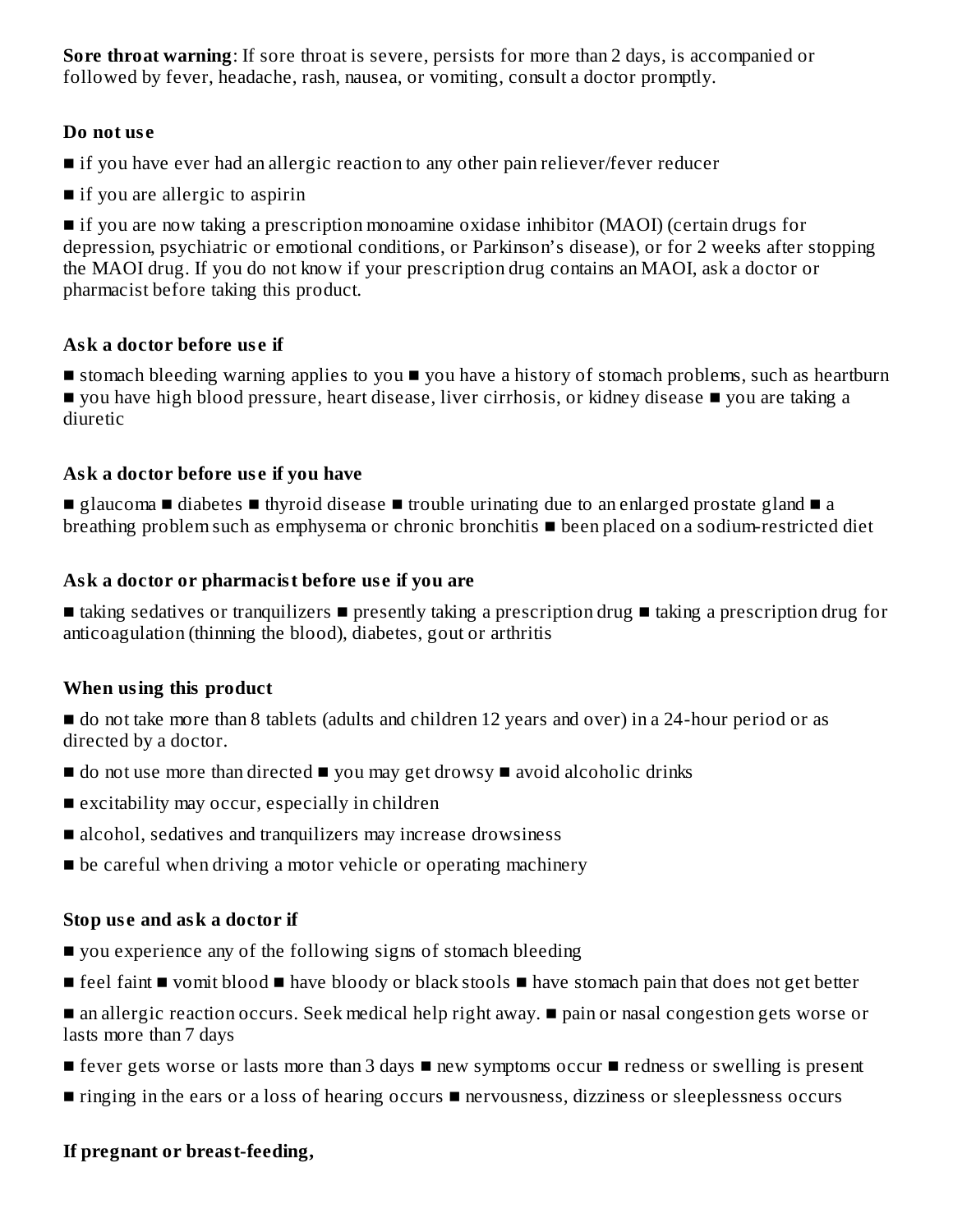ask a health professional before use. **It is especially important not to us e aspirin during the last 3 months of pregnancy unless definitely directed to do so by a doctor becaus e it may caus e problems in the unborn child or complications during delivery.**

**Keep out of reach of children.**

**Keep out of reach of children.**

#### **In cas e of overdos e,**

get medical help or contact a Poison Control Center right away.

#### *Directions*

■ do not use more than directed (see overdose warning)

■ adults and children 12 years and over: take 2 tablets completely dissolved in 4 oz of water every 4-6 hours

- do not take more than 8 tablets in 24 hours
- *children under* 12 *years: ask a doctor*

### *Other information*

**each tablet contains:**sodium 464 mg

- phenylketonurics: contains phenylalanine 9 mg per tablet
- store at room temperature  $(59^{\circ} 86^{\circ}F)$

### *Inactive ingredients*

acesulfame potassium, aspartame, citric acid, docusate sodium, flavors, mannitol, povidone, sodium benzoate, sodium bicarbonate

## **PACKAGE LABEL. PRINCIPAL DISPLAY PANEL**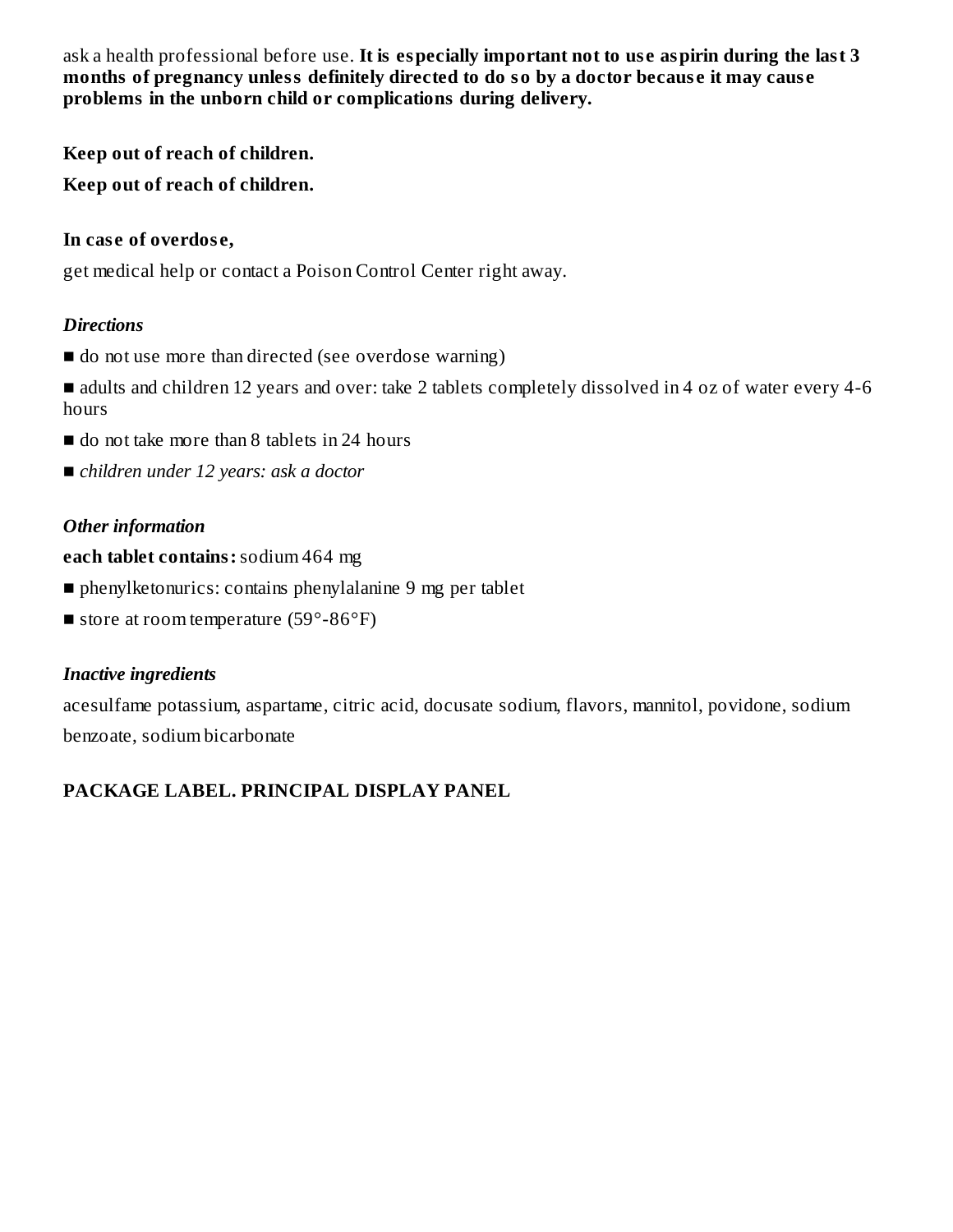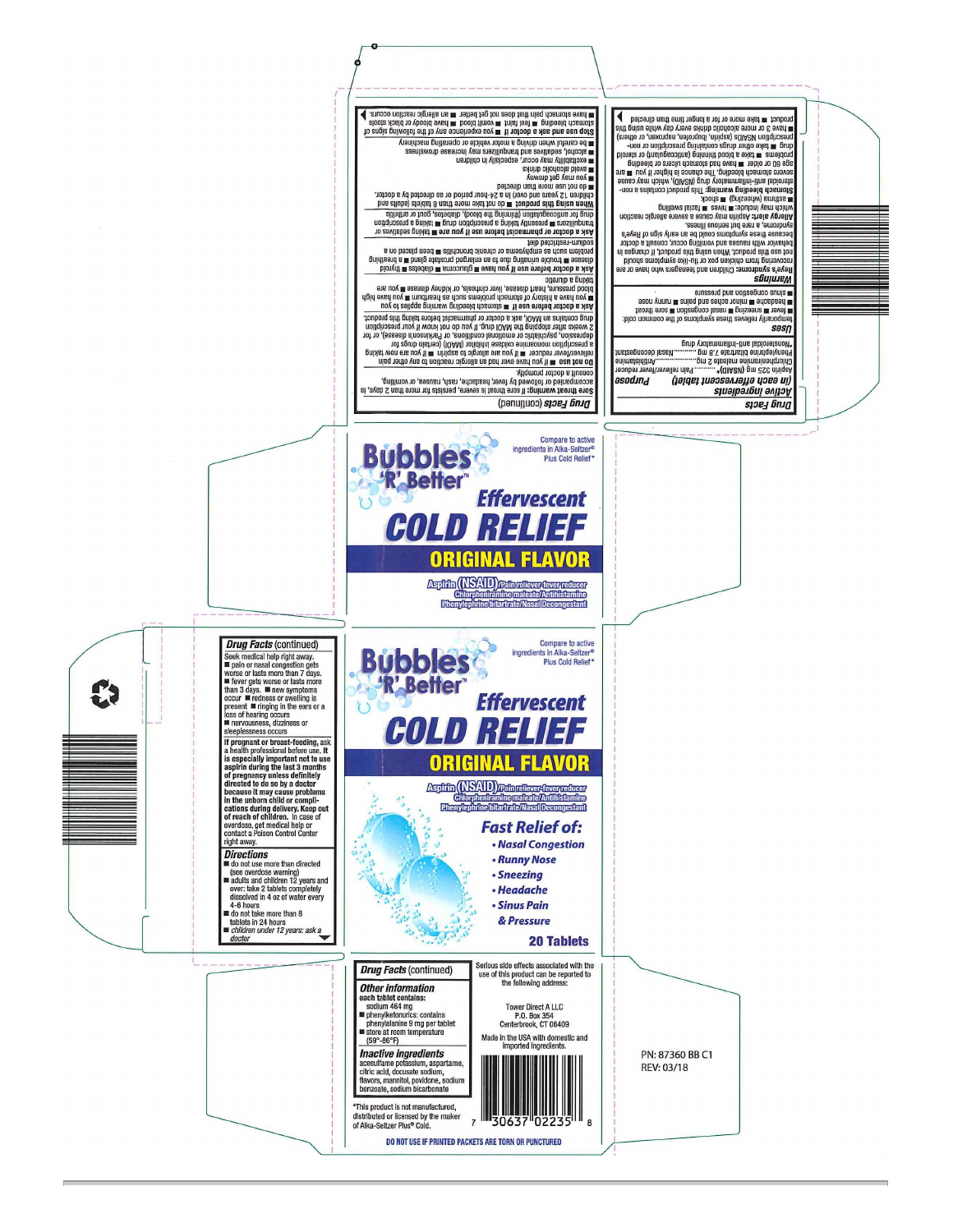# **BUBBLES R BETTER EFFERVESCENT COLD RELIEF**

aspirin, chlorpheniramine maleate, phenylephrine bitartrate tablet, effervescent

| <b>Product Information</b>                                                            |                     |                                                 |  |            |                                                       |                           |                           |  |
|---------------------------------------------------------------------------------------|---------------------|-------------------------------------------------|--|------------|-------------------------------------------------------|---------------------------|---------------------------|--|
| Product Type                                                                          |                     | HUMAN OTC DRUG<br>Item Code (Source)            |  |            | NDC:50201-8732                                        |                           |                           |  |
| <b>Route of Administration</b>                                                        |                     | ORAL                                            |  |            |                                                       |                           |                           |  |
|                                                                                       |                     |                                                 |  |            |                                                       |                           |                           |  |
|                                                                                       |                     |                                                 |  |            |                                                       |                           |                           |  |
| <b>Active Ingredient/Active Moiety</b>                                                |                     |                                                 |  |            |                                                       |                           |                           |  |
| <b>Ingredient Name</b>                                                                |                     |                                                 |  |            | <b>Basis of Strength</b>                              |                           | Strength                  |  |
| ASPIRIN (UNII: R16CO5Y76E) (ASPIRIN - UNII:R16CO5Y76E)                                |                     |                                                 |  |            | <b>ASPIRIN</b>                                        |                           | 325 mg                    |  |
| CHLORPHENIRAMINE MALEATE (UNII: V1Q0O9OJ9Z) (CHLORPHENIRAMINE -<br>UNII:3U6 IO 1965U) |                     |                                                 |  |            | <b>CHLORPHENIRAMINE</b><br>2 <sub>mg</sub><br>MALEATE |                           |                           |  |
| PHENYLEPHRINE BITARTRATE (UNII: 27O3Q5ML57) (PHENYLEPHRINE -<br>UNII:1WS297W6MV)      |                     |                                                 |  |            | PHENYLEPHRINE<br>7.8 mg<br><b>BITARTRATE</b>          |                           |                           |  |
|                                                                                       |                     |                                                 |  |            |                                                       |                           |                           |  |
| <b>Inactive Ingredients</b>                                                           |                     |                                                 |  |            |                                                       |                           |                           |  |
| <b>Ingredient Name</b>                                                                |                     |                                                 |  |            |                                                       | Strength                  |                           |  |
| ACESULFAME POTASSIUM (UNII: 23OV73Q5G9)                                               |                     |                                                 |  |            |                                                       |                           |                           |  |
| <b>ASPARTAME</b> (UNII: Z0H242BBR1)                                                   |                     |                                                 |  |            |                                                       |                           |                           |  |
| <b>ANHYDROUS CITRIC ACID (UNII: XF417D3PSL)</b>                                       |                     |                                                 |  |            |                                                       |                           |                           |  |
| DOCUSATE SODIUM (UNII: F05Q2T2JA0)                                                    |                     |                                                 |  |            |                                                       |                           |                           |  |
| <b>MANNITOL</b> (UNII: 30WL53L36A)                                                    |                     |                                                 |  |            |                                                       |                           |                           |  |
| PO VIDO NE K30 (UNII: U725QWY32X)                                                     |                     |                                                 |  |            |                                                       |                           |                           |  |
| SODIUM BENZOATE (UNII: OJ245FE5EU)                                                    |                     |                                                 |  |            |                                                       |                           |                           |  |
| SO DIUM BICARBONATE (UNII: 8 MDF5V39QO)                                               |                     |                                                 |  |            |                                                       |                           |                           |  |
|                                                                                       |                     |                                                 |  |            |                                                       |                           |                           |  |
| <b>Product Characteristics</b>                                                        |                     |                                                 |  |            |                                                       |                           |                           |  |
| Color<br>white                                                                        |                     | <b>Score</b>                                    |  |            |                                                       | no score                  |                           |  |
| <b>ROUND</b><br><b>Shape</b>                                                          |                     | Size                                            |  |            |                                                       | 25mm                      |                           |  |
| Flavor                                                                                | <b>Imprint Code</b> |                                                 |  |            |                                                       | CF                        |                           |  |
| <b>Contains</b>                                                                       |                     |                                                 |  |            |                                                       |                           |                           |  |
|                                                                                       |                     |                                                 |  |            |                                                       |                           |                           |  |
|                                                                                       |                     |                                                 |  |            |                                                       |                           |                           |  |
| <b>Packaging</b>                                                                      |                     |                                                 |  |            |                                                       |                           |                           |  |
| <b>Item Code</b><br>#                                                                 |                     | <b>Package Description</b>                      |  |            | <b>Marketing Start Date</b>                           |                           | <b>Marketing End Date</b> |  |
| 1 NDC:50201-8732-0                                                                    | 20 in 1 CARTON      |                                                 |  | 04/24/2018 |                                                       | 12/31/2022                |                           |  |
| 2 in 1 POUCH; Type 0: Not a Combination Product<br>$\mathbf{1}$                       |                     |                                                 |  |            |                                                       |                           |                           |  |
|                                                                                       |                     |                                                 |  |            |                                                       |                           |                           |  |
|                                                                                       |                     |                                                 |  |            |                                                       |                           |                           |  |
| <b>Marketing Information</b>                                                          |                     |                                                 |  |            |                                                       |                           |                           |  |
| <b>Marketing Category</b>                                                             |                     | <b>Application Number or Monograph Citation</b> |  |            | <b>Marketing Start Date</b>                           | <b>Marketing End Date</b> |                           |  |
| OTC monograph final<br>part341                                                        |                     |                                                 |  | 04/24/2018 |                                                       | 12/31/2022                |                           |  |
|                                                                                       |                     |                                                 |  |            |                                                       |                           |                           |  |